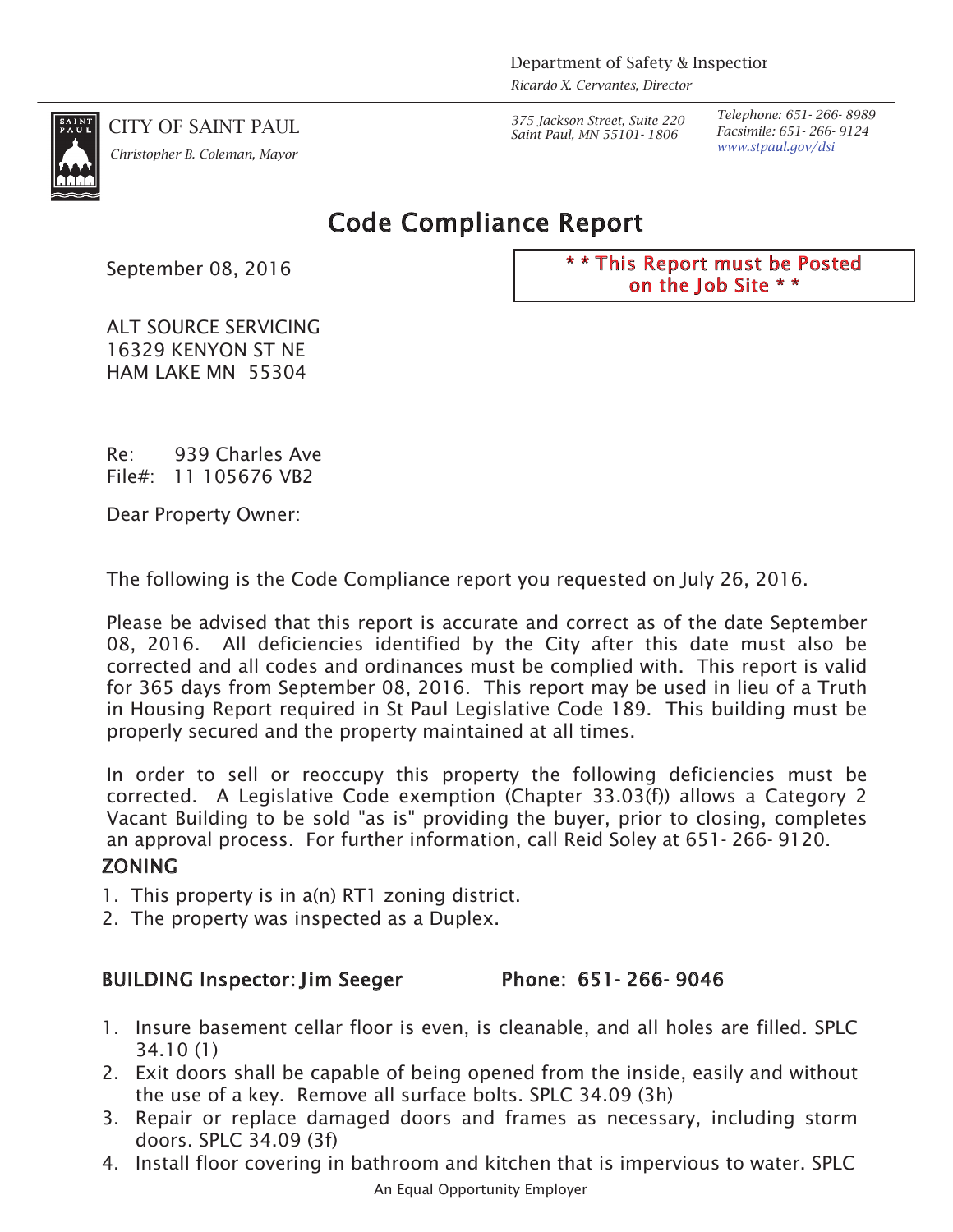*34.10 (4)*

- *5. Repair walls, ceiling and floors throughout, as necessary. SPLC 34.34 (6)*
- *6. Prepare and paint interior and exterior as necessary. Observe necessary abatement procedures (EPA, MPCA and St. Paul Legislative Code, Chapter 34 for additional information) if lead base paint is present. SPLC 34.33 (1)*
- *7. Any framing members that required repair or do not meet code (where wall and ceiling covering is removed, members that are over- spanned, over- spaced, not being carried properly, door and window openings that are not adequately supported, etc.) are to be reconstructed in an approved manner. SPLC 34.34 (1)*
- *8. Provide fire block construction as necessary and seal chases in basement ceiling. MNRC Ch 1309 Sect. 602.8*
- *9. Where wall and ceiling covering is removed install full thickness or codespecified insulation. MN Energy Code Ch. 1322.1101 (exept. 4)*
- *10. Air- seal and insulate attic/access door. MN Energy Code Ch 1322.1102.4*
- *11. Install Smoke Detectors/Carbon Monoxide Detectors per MN Conservation Code and the MN Dept. of Labor and Industry: Install per code where feasible. MNRC Ch 1309 Sect 313.2.1*
- *12. Dry out basement and eliminate source of moisture. SPLC 34.10 (10)*
- *13. Provide major clean- up of premises. SPLC 34.34 (4)*
- *14. Install water- proof enclosure in shower area. MNRC Ch 1309 Sect. 307*
- *15. Provide weather sealed, air sealed and vermin sealed exterior. SPLC 34.32 (2)*
- *16. Repair siding, soffit, fascia, trim, etc. as necessary. SPLC 34.09 (1)*
- 17. Provide proper drainage around house to direct water away from foundation of *house. SPLC 34.08 (2)*
- *18. Install downspouts and a complete gutter system. SPLC 34.33 (1d)*
- *19. Install rain leaders to direct drainage away from foundation. SPLC 34.33 (1d)*
- *20. Provide general rehabilitation of garage. SPLC 34.32 (3)*
- *21. Grade must drain away from foundation of dwelling. Maintain 6 inch clearance between wood and soil. MNRC Ch 1309- Sect. 404.1.6*
- *22. Properly install flashing at rim joist area for siding and rear deck area .*
- *23. Remove mold, mildew and moldy or water damaged materials. SPLC 34.10 (1)*
- *24. replace missing rear guardrail.*
- *25. Repair garage siding at grade (need to have 6" clearance from framing to grade) insure flashing to code.*
- *26. Install service door on garage.*
- *27. Fire stop chases , walls and ceilings as required.*
- *28. Sister joist in kitchen ceiling (over cut) on 1st. floor.*
- *29. 2nd. floor kitchen ceiling open and un- insulated , all to be inspected before covering. Also drywall installed without inspections and needs to be removed.*
- *30. Install basement floor and vapor barrier with inspection.*
- *31. New roof covering without inspections and needs many corrections (replace roof covering)*
- *32. Install gutters ,downspouts and rain leaders on garage.*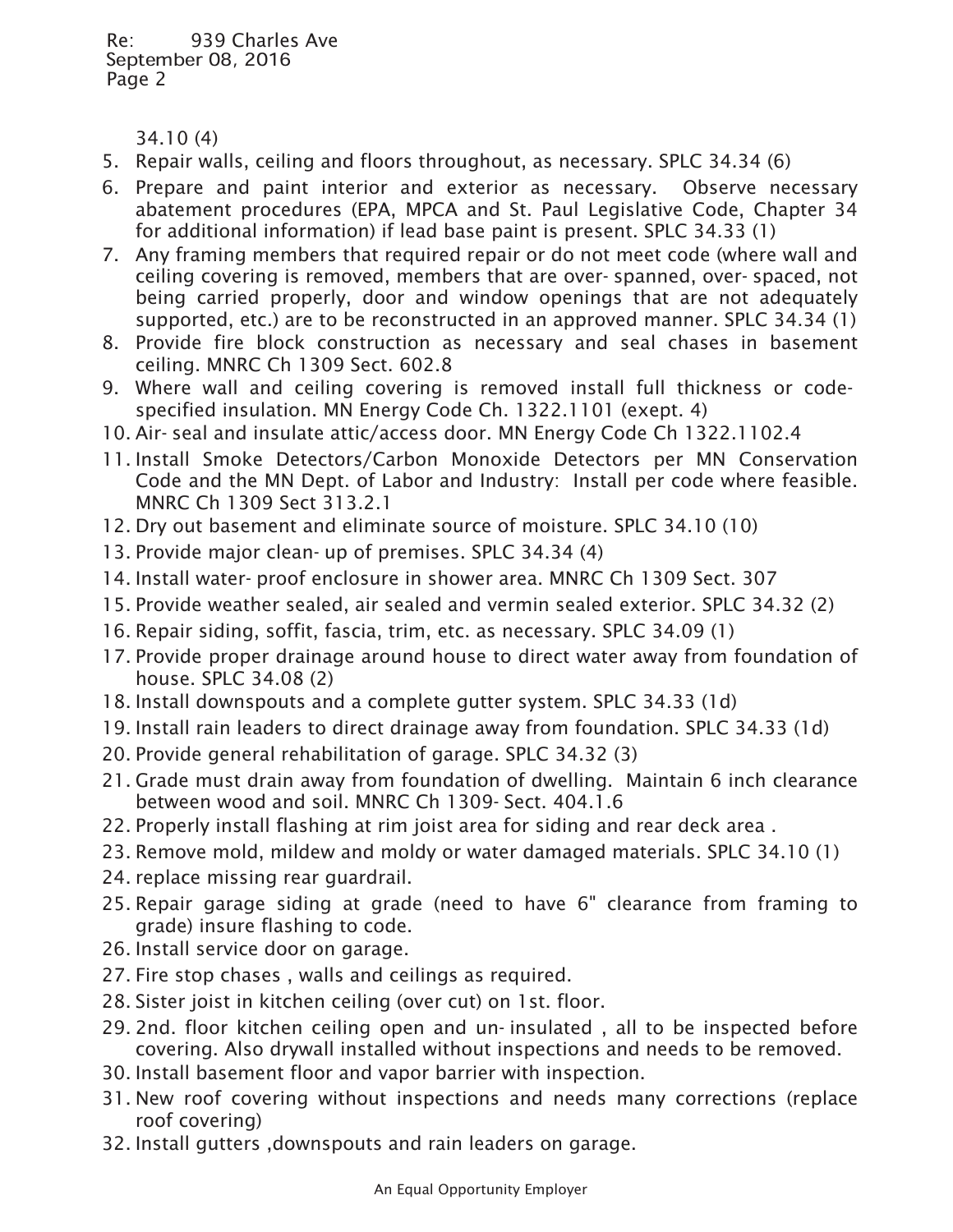- *33. Install 20 minute fire rated doors, with self closing device, between common areas and individual units. All penetrations required to have property intumescent device or caulk (per current building codes). MNRC Ch 1309 Sect. 317*
- *34. Maintain one hour fire separation between dwelling units and between units and common areas. MNRC Ch 1309 Sect. 317*
- *35. Install handrails (34 inches 38 inches above each nosing) and guardrails (36 inch minimum) at all stairways, and return hand rail ends into a newel post or wall per attachment. MNRC Ch 1309 Sect. 311 & 312*
- *36. Repair or Replace any deteriorated window sash, broken glass, sash holders, re- putty, etc as necessary. SPLC 34.09 (3)*
- *37. Provide complete storms and screens, in good repair for all door and window openings. SPLC 34.09 (3e)*
- *38. Provide functional hardware at all doors and windows. SPLC 34.09 (3f)*
- *39. A building permit is required to correct the above deficiencies. All work is to be done in a workmanship like manner. SPLC 33.03 (a)*

## ELECTRICAL Inspector: Dave Blank Phone: 651-266-9035

- 1. No power at time of inspection. Test all electrical outlets and ensure all *luminaires (light fixtures) are working properly when power is restored.*
- *2. All circuits modified.*
- *3. Provide a complete circuit directory at service panel indicating location and use of all circuits. Article 408.4, NEC*
- *4. Properly strap and support cables and/or conduits. Chapter 3, NEC*
- *5. Repair or replace all broken, painted over, corroded, missing or loose receptacles, luminaires (light fixtures), switches, covers and plates to current code. Article 406.4(D) & Article 410, NEC*
- *6. Check all receptacles for proper polarity (including 2- prong) and verify ground on 3- prong receptacles. Ensure all GFCI receptacles are functioning properly. Rewire and/or replace receptacles that are improperly wired or not functioning properly. Article 406.4(D), NEC*
- *7. Install hard- wired, battery backup, Carbon Monoxide smoke detector as specified in Chapter 58 of the Saint Paul Legislative Code, and other smoke detectors and carbon monoxide detectors as required by the Minnesota State Building Code. SPLC 58, IRC*
- *8. Install light fixture outlet boxes for all lighting on 1st and 2nd levels.*
- *9. A rough in inspection is required for all levels.*
- *10. Perform a service load calculation.*
- 11. All electrical work must be done by a Minnesota-licensed electrical contractor *under an electrical permit.*

## PLUMBING Inspector: Jim Kaufer Phone: 651-266-9054

*1. All waste, vent, and water pipe to be installed, air tested, and inspected per the Minnesota Plumbing Code.*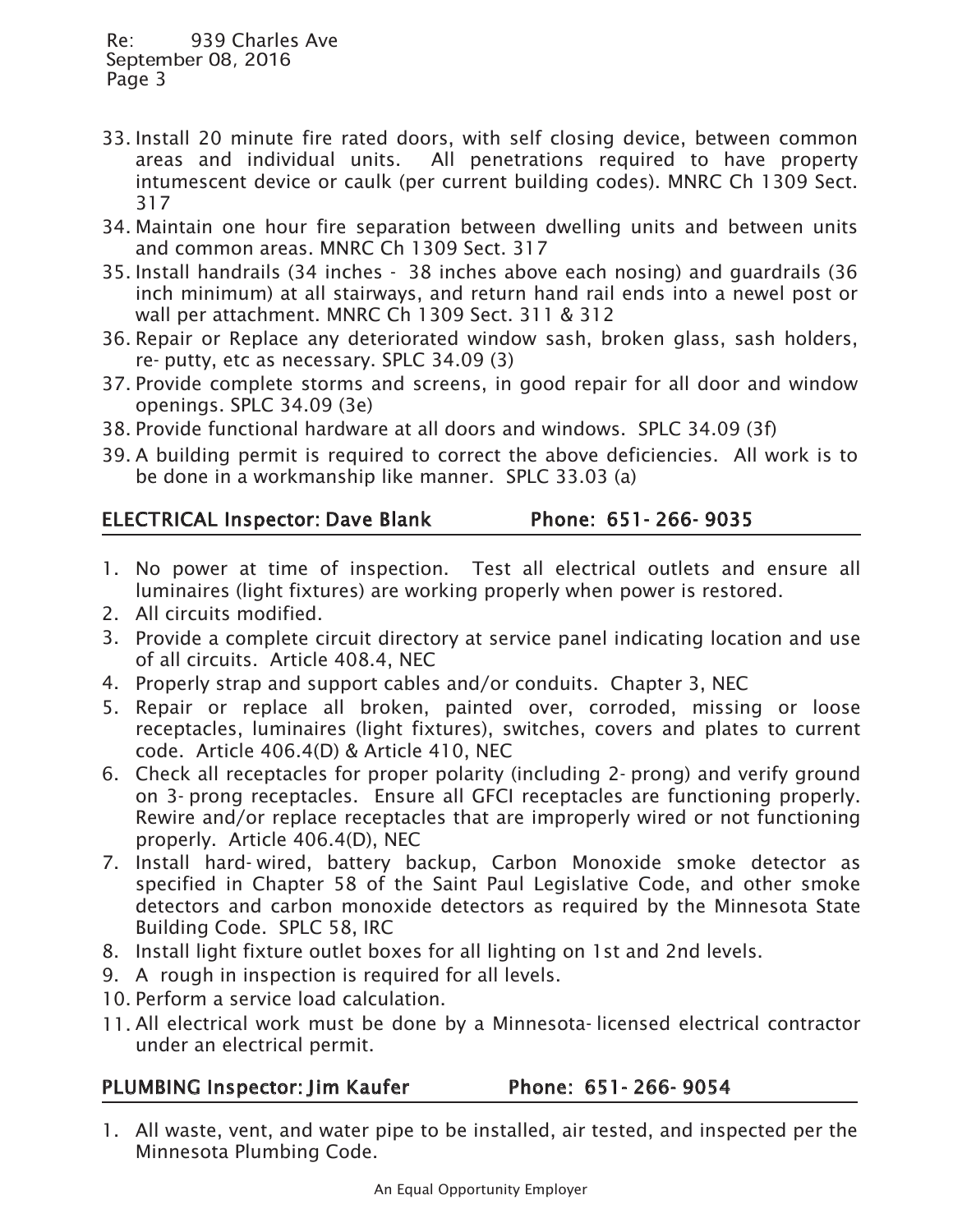- *2. Basement Gas Piping (MFGC 411) Install an approved shut off; connector and gas piping for the dryer.*
- *3. Basement Gas Piping (MFGC 614.1- 614.7) Vent clothes dryer to code.*
- *4. Basement Gas Piping (MFGC 406.4.1) Conduct a witnessed pressure test on gas piping system.*
- *5. Basement Soil and Waste Piping (MPC .0100 L & M & 708.1) Plug all open piping and properly pitch all piping.*
- *6. Basement Soil and Waste Piping (MPC 313) Install proper pipe supports.*
- *7. Basement Water Heater (MPC 507.5) Correct the pressure and temperature relief valve discharge.*
- *8. Basement Water Heater (MPC 501)Install the water piping for the water heater to code.*
- *9. Basement Water Heater (MPC .0100 Q)The water heater must be fired and in service.*
- *10. Basement Water Meter (MPC 609.11 & SPRW Sec. 904.04 (a))Raise the water meter to a minimum or 12 inches above the floor.*
- *11. Basement Water Meter (MPC 609.11) Support the water meter to code.*
- *12. Basement Water Meter (MPC 609.11 & SPRWS Sec.88.14) The water meter must be installed and in service.*
- *13. Basement Water Piping (MPC 301.1 (3))Repair or replace all the corroded, broken, or leaking water piping.*
- *14. Basement Water Piping (MPC 604) Replace all the improper fittings and fittings that have improper usage.*
- *15. Basement Water Piping (SPRWS 93.07) Provide a one (1) inch water line to the first major take off.*
- *16. First Floor Gas Piping (MFGC 411) Install an approved shut off; connector and gas piping for the range.*
- 17. All the above corrections to waste, vent, water, and gas piping shall be per the *Minnesota Plumbing Code Chapter 4714, Minnesota Rules Chapter 326, 4716, 1300, the Minnesota Mechanical Code, the Minnesota Fuel Gas Code, and Saint Paul Regional Water Services Water Code. All plumbing must be done by a plumbing contractor licensed in the State of Minnesota and the City of St. Paul by a plumber licensed in the State of Minnesota who also possess a City of Saint Paul Competency Card and after obtaining an approved City of Saint Paul Plumbing Permit.*

## Heating Inspector: Christi Dick Phone: 651-266-9045

- *1. Install approved lever handle manual building shutoff gas valve in an accessible location ahead of the first brach tee*
- *2. Clean and Orsat test furnace/boiler burner. Check all controls for proper operation. Check furnace heat exchanger for leak; provide documentation from a licensed contractor that the heating unit is safe*
- *3. Provide thirty (30) inches of clearance in front of furnace/boiler for service*
- *4. Move furnace/boiler out of closet/alcove or provide documentation from the equipment manufacturer indicating that it is an approved installation*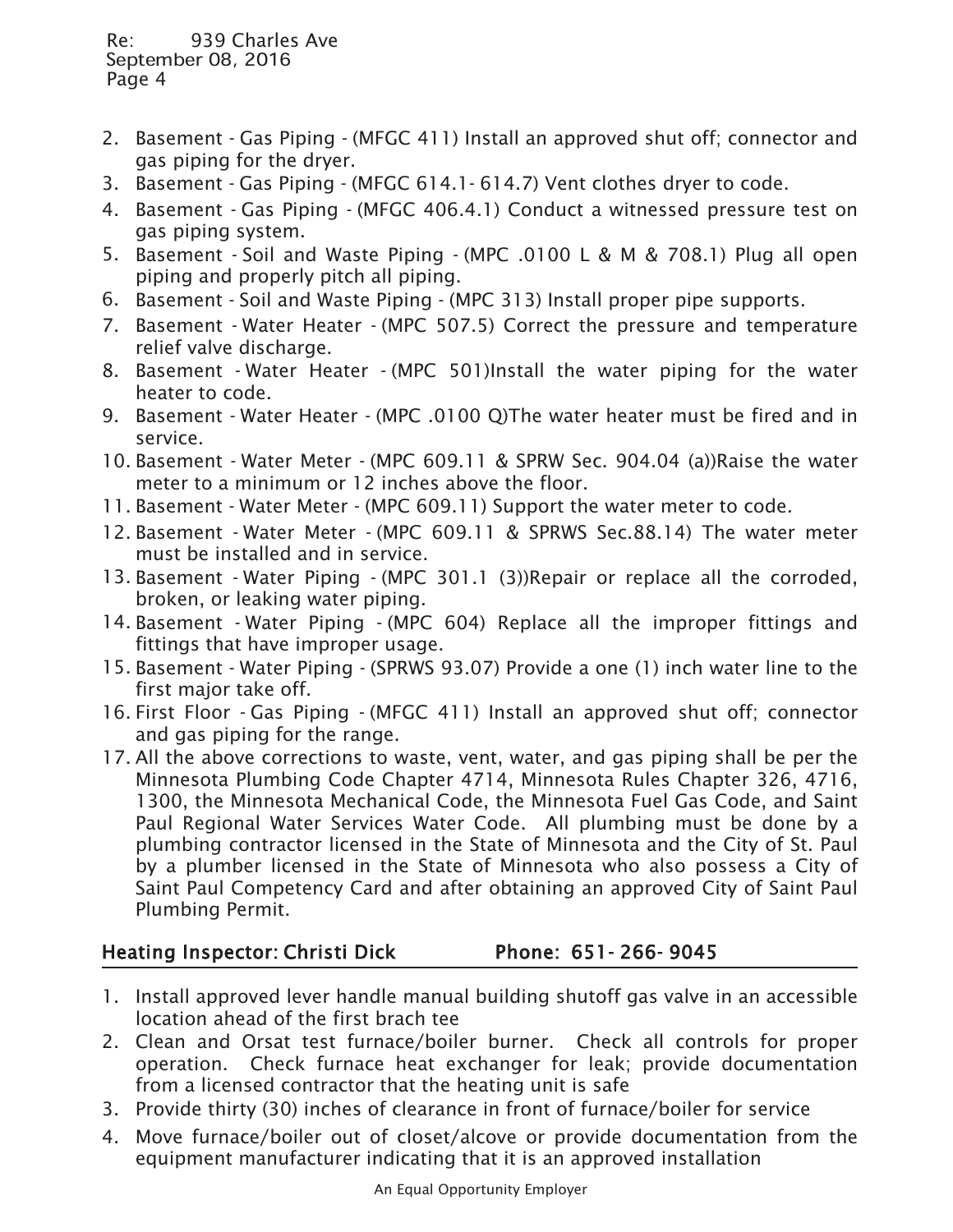- *5. Provide a means of returning air from every habitable room to the furnace. Return air can not be taken from closets, bathrooms, toilet rooms, kitchen or mechanical rooms.*
- *6. Vent clothes dryer to code*
- *7. Provide adequate combustion air and support duct to code*
- *8. Provide support for gas lines to code*
- *9. Plug, cap and/or remove all disconnected gas lines*
- 10. Provide all supply and return ducts for warm air heating system must be clean *before final approval for occupancy. Documentation is required from a licensed duct- cleaning contractor that the duct system has been cleaned.*
- *11. Repair and/or replace heating registers as necessary*
- *12. Provide heat in every habitable room and bathrooms*
- *13. Mechanical Gas permits are required for the above work.*

#### Notes:

- *1. See attachment for permit requirements and appeals procedure.*
- 2. There was considerable storage/clutter within property at the time of the *inspection. Property is to meet appropriate codes when complete.*
- *3. Interior of garage not available for inspection. Repair per applicable codes.*

This is a registered vacant building. In order to sell or reoccupy this building, all deficiencies listed on this code compliance report must be corrected in accordance with the Minimum Housing Standards of the St. Paul Legislative Code (Chapter 34) and all required permits must receive final approval within six (6) months of the date of this report. One (1) six- month time extension may be requested by the owner and will be considered if it can be shown that the code compliance work is proceeding and is more than fifty (50) percent complete in accordance with Legislative Code Section 33.03(f).

*You may file an appeal to this notice by contacting the City Clerk's Office at 651- 266- 8688. Any appeal must be made in writing within 10 days of this notice. (You must submit a copy of this notice when you appeal, and pay a filing fee.)*